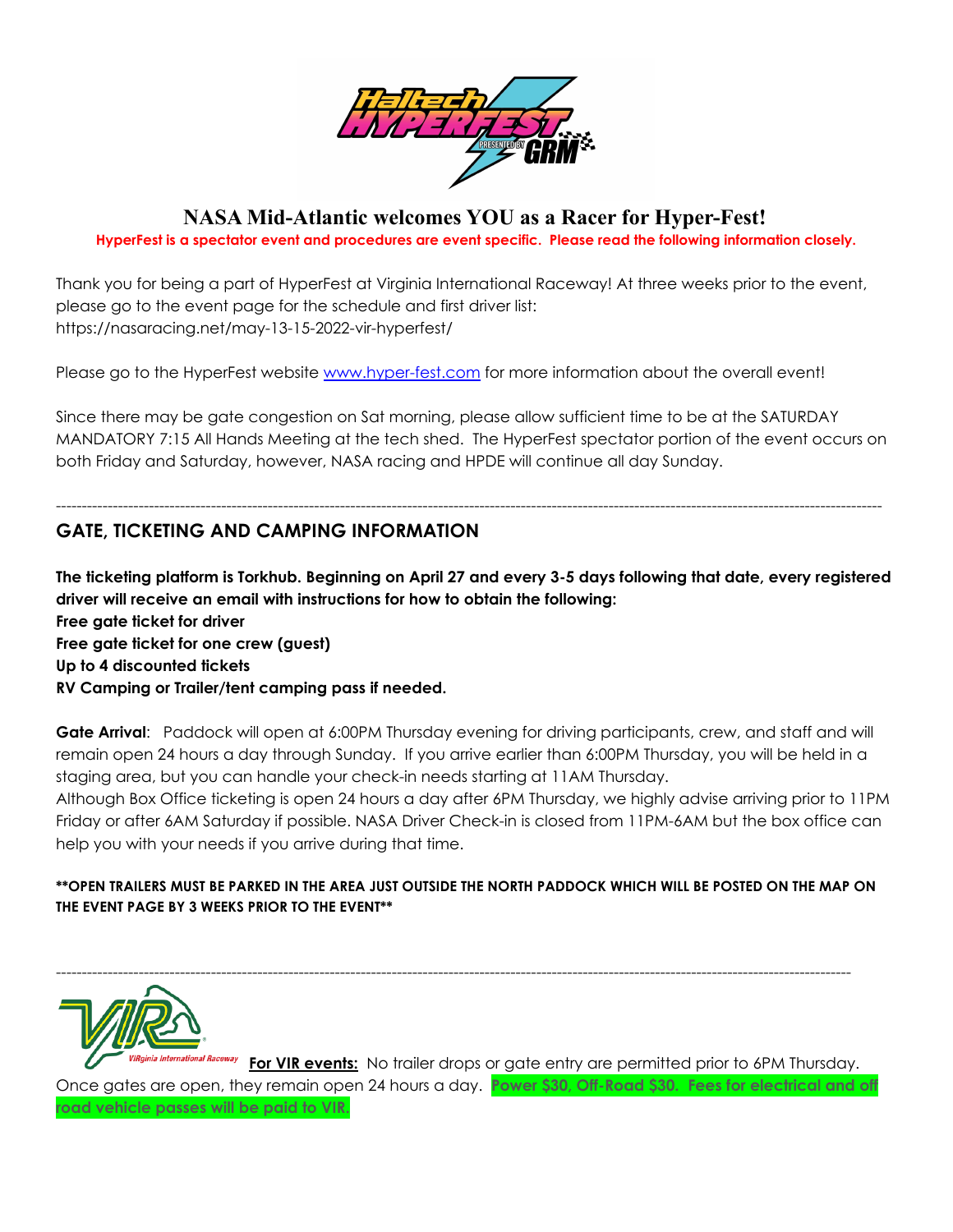**Parking:** There MAY be assigned paddocking. The paddock map will be posted at event page at nasaracing.net. There will also be overflow sections if you arrive and your assigned area is full. You will need to put the paddock sticker you are given at check-in on your upper driver's side windshield. You will not be allowed in the paddock without this pass, and there will also be a paddock marshall checking for paddock stickers inside the paddock. Each driver is allowed one support vehicle per registered driver. This is the vehicle that will be allowed in and out of the paddock. Friends, crew and family MUST park in general parking. No exceptions. There will be shuttles that provide transportation.

**Saving spaces:** You may save one space for a driving participant until 8AM on Friday morning. This must be marked by standard yellow "caution" tape or cones and must be removed at 8AM on Friday morning. PLEASE CONSERVE SPACE. If you are using more space than you should (tow/support vehicle, racecar), you will be required to condense your space. AGAIN, friends, crew, and family MUST park outside of the race paddock.

**Saturday evening party**: For the Hyperfest event, trophies for race winners are presented Saturday evening in the spectator area. Information regarding special free festivities for you will be discussed at the All Hands Meeting. Please ask at registration if you have any questions.

## **NASA Club Codes and Regulations/ NASA Mid-Atlantic Supplemental Regulations: You are responsible for knowing the information at these links:**

<https://nasaracing.net/wp-content/uploads/ma-supp-ccr.pdf>

<https://nasa-assets.s3.amazonaws.com/document/document/282/2021.8.3.pdf>

**VEHICLE APPEARANCE:** Racecars are expected to have a good and clean appearance. Hyperfest Events are NASA sanctioned events. **All references to other series or sanctioning bodies must be removed or tastefully covered for Hyperfest events**. Each racecar must display official NASA stickers (available at tech) easily visible on all four sides. This policy will be enforced by grid officials. You do not want to lose valuable track time by having to come to registration to get your NASA stickers.

**TRANSPONDERS:** If you did not include your transponder number with your race entry, please e-mail it to laura@nasaracing.net. **If you wait until you arrive at the track to submit important info such as your transponder number, correct car number and/or make any changes/additions to your entry, you will pay \$25.** If you are renting a transponder, you are encouraged to pick it up Friday evening in the tech shed. Rental numbers have been recorded for preregistered persons. When you rent a transponder, you must leave a \$475 deposit (replacement cost) by check or credit card. When you return the transponder on Sunday, your deposit will be returned.

**CAR NUMBER:** Your car number is your 1st preference unless you are notified of the need to change. **You are** responsible to have your car numbered before it will be allowed on the track. We do not provide numbers.

# *TECHISTRATION FOR RACERS*

The following system is designed not to penalize those that register late but to reward those that pre-register and have renewed their license.

---------------------------------------------------------------------------------------------------------------------------------------------------------

**Pick one of the following that applies to you.**

● If you *have* **pre-registered** AND **already have a current annual race sticker, you do not need to go to techistration.** You must provide the following to your group liaison on Saturday morning:

**Current Competition License** with valid medical noted on license.

No need to bring an annual tech form since you have already submitted one and have an annual race sticker.